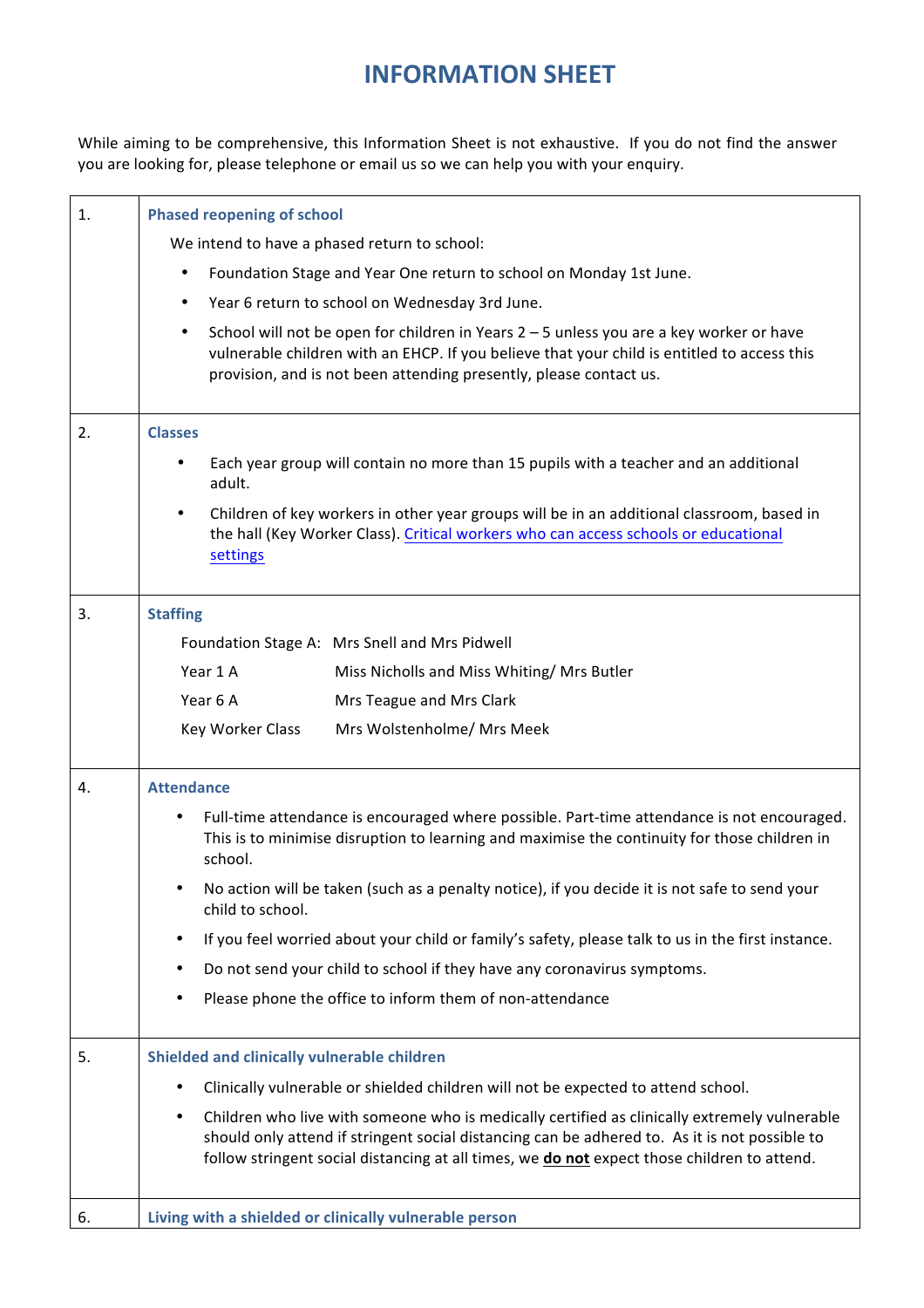|     | Children who live with someone who is clinically vulnerable (but not clinically extremely vulnerable),<br>may attend school.                                                                                                                          |
|-----|-------------------------------------------------------------------------------------------------------------------------------------------------------------------------------------------------------------------------------------------------------|
| 7.  | <b>Transport to School - IMPORTANT</b>                                                                                                                                                                                                                |
|     | Please tell us if you intend to come to school using school transport so that we can co-ordinate<br>entry times.                                                                                                                                      |
| 8.  | Drop off and pick up guidelines                                                                                                                                                                                                                       |
|     | Please do not drive onto the school site to ensure the safety of pedestrians.<br>$\bullet$                                                                                                                                                            |
|     | If you need to drive to school, please make use of the parking in the village. There is parking<br>$\bullet$<br>available at the pavilion and at the village hall. Please avoid parking in the housing estate and<br>be considerate to the residents. |
|     | Please enter through the pedestrian gate and exit via the road.<br>٠                                                                                                                                                                                  |
|     | Please queue using the 2m markers and use the one way system (anticlockwise around<br>$\bullet$<br>the turning circle)                                                                                                                                |
|     | Only one parent should accompany their child to school to minimise adult to adult<br>$\bullet$<br>contact.                                                                                                                                            |
|     | There are staggered arrival and departure times (see below).<br>$\bullet$                                                                                                                                                                             |
|     | Please be punctual. If you are coming to school by car and arrive early please do not<br>$\bullet$<br>come to school until your allotted time.                                                                                                        |
|     | We will not be able to physically assist (i.e. hold their hand) your child into school.<br>$\bullet$                                                                                                                                                  |
|     | If you think you may be late, please inform the school by telephone.<br>$\bullet$                                                                                                                                                                     |
|     | KEY WORKERS - If you are unable to pick up / drop off at the allotted time, please<br>$\bullet$<br>contact us and we will endeavour to accommodate your request.                                                                                      |
| 9.  | Drop off and pick up times                                                                                                                                                                                                                            |
|     | <b>Drop off</b><br>Key Worker Class<br>9.00am<br>9.15am<br>Year 6<br>9.30am<br>Year 1<br>9.45am<br><b>Foundation Stage</b>                                                                                                                            |
|     | Pick up<br>2.45pm<br><b>Foundation Stage</b><br>$3.00$ pm<br>Year 1<br>Year 6<br>3.15pm<br>3.30pm<br>Key Worker Group                                                                                                                                 |
| 10. | <b>Our school site</b>                                                                                                                                                                                                                                |
|     | Each class group will remain in their own classroom.<br>٠                                                                                                                                                                                             |
|     | Each child will be assigned the same desk each day and desks are spaced as far apart as<br>$\bullet$<br>possible.                                                                                                                                     |
|     | The communal areas are out of bounds.<br>$\bullet$                                                                                                                                                                                                    |
|     | Each class group has been assigned their own toilets. They will be unisex toilets.<br>٠                                                                                                                                                               |
|     | Outdoor play equipment will not be available to limit transmission and more easily allow<br>$\bullet$                                                                                                                                                 |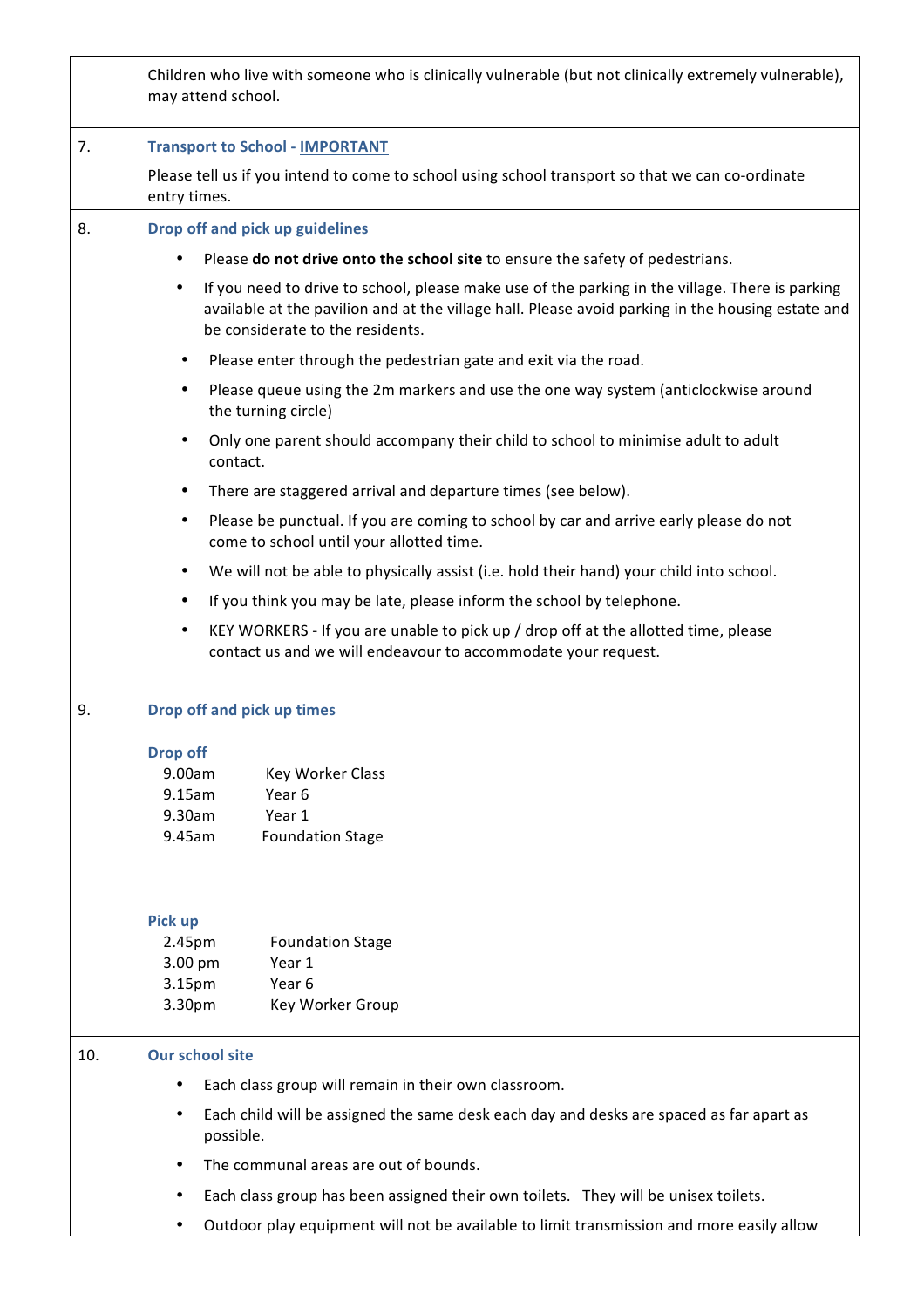|     | distance between children.                                                                                                                                                                                                                                                                      |
|-----|-------------------------------------------------------------------------------------------------------------------------------------------------------------------------------------------------------------------------------------------------------------------------------------------------|
|     | The use of the staffroom will be staggered to limit occupancy.                                                                                                                                                                                                                                  |
| 11. | What will my child learn in school?                                                                                                                                                                                                                                                             |
|     | In the mornings, the focus of the learning will be phonics/ spellings, English (reading and<br>writing) and Maths. The afternoons will consist of a mixture of PSHE, science and other<br>subjects. Year 6 will also take part in some transitional preparation for September.                  |
|     | The emphasis will be on self-marking, as teachers are not able to take in exercise books<br>$\bullet$<br>for marking.                                                                                                                                                                           |
| 12. | Home learning for children in Foundation Stage, Year 1 and Year 6 who are unable to attend school                                                                                                                                                                                               |
|     | As the teachers will be teaching face to face lessons, they will not be able to respond to as<br>$\bullet$<br>many posts on Seesaw. We will however, continue to post learning on Seesaw and look at as<br>much home learning as is possible.                                                   |
|     | Home Learning packs will continue to be accessible for children via the school website<br>$\bullet$<br>following the broad themes teachers are using to teach the children in school.                                                                                                           |
| 13  | Home learning for children in Years 2, 3, 4 and 5                                                                                                                                                                                                                                               |
|     | Teachers will continue to load home learning onto Seesaw and provide the home learning<br>٠<br>packs via the school website.                                                                                                                                                                    |
|     | As the teachers will be teaching lessons in the classroom, they will not be able to respond to<br>$\bullet$<br>as many posts on Seesaw. Teachers will prioritise feedback to those children not attending<br>school.                                                                            |
| 14. | <b>Break and lunch times</b>                                                                                                                                                                                                                                                                    |
|     | All children will have 3 breaks per day (mid-morning, lunch and afternoon).<br>٠                                                                                                                                                                                                                |
|     | Break times and lunch times will be separated to ensure that class "bubbles" do not mix.<br>٠                                                                                                                                                                                                   |
|     | Class groups will not be able to use the same playgrounds at the same time.                                                                                                                                                                                                                     |
|     | The school field will also be zoned for use.                                                                                                                                                                                                                                                    |
| 15. | What to bring / wear to school                                                                                                                                                                                                                                                                  |
|     | As all children will need to ensure they wear a clean set of clothes each day, they are not<br>$\bullet$<br>required to wear school uniform.                                                                                                                                                    |
|     | Please ensure children have water bottles (named) as we will not be able to use the water<br>$\bullet$<br>fountains.                                                                                                                                                                            |
|     | Please ensure your child wears sensible shoes to school and does not wear open toed<br>$\bullet$<br>shoes.                                                                                                                                                                                      |
|     | Please make sure your child comes to school with a coat, sunhat, sun cream and pocket<br>$\bullet$<br>tissues. Suncream will need to be applied before coming to school and children should<br>be taught to apply their own suncream as we will not be able to help them apply it at<br>school. |
|     |                                                                                                                                                                                                                                                                                                 |
|     | Please bring any medication that is not kept at school.<br>$\bullet$                                                                                                                                                                                                                            |
|     | Packed lunch (if you have not ordered a school lunch) and a healthy snack.<br>٠                                                                                                                                                                                                                 |
| 16. | What not to bring to school                                                                                                                                                                                                                                                                     |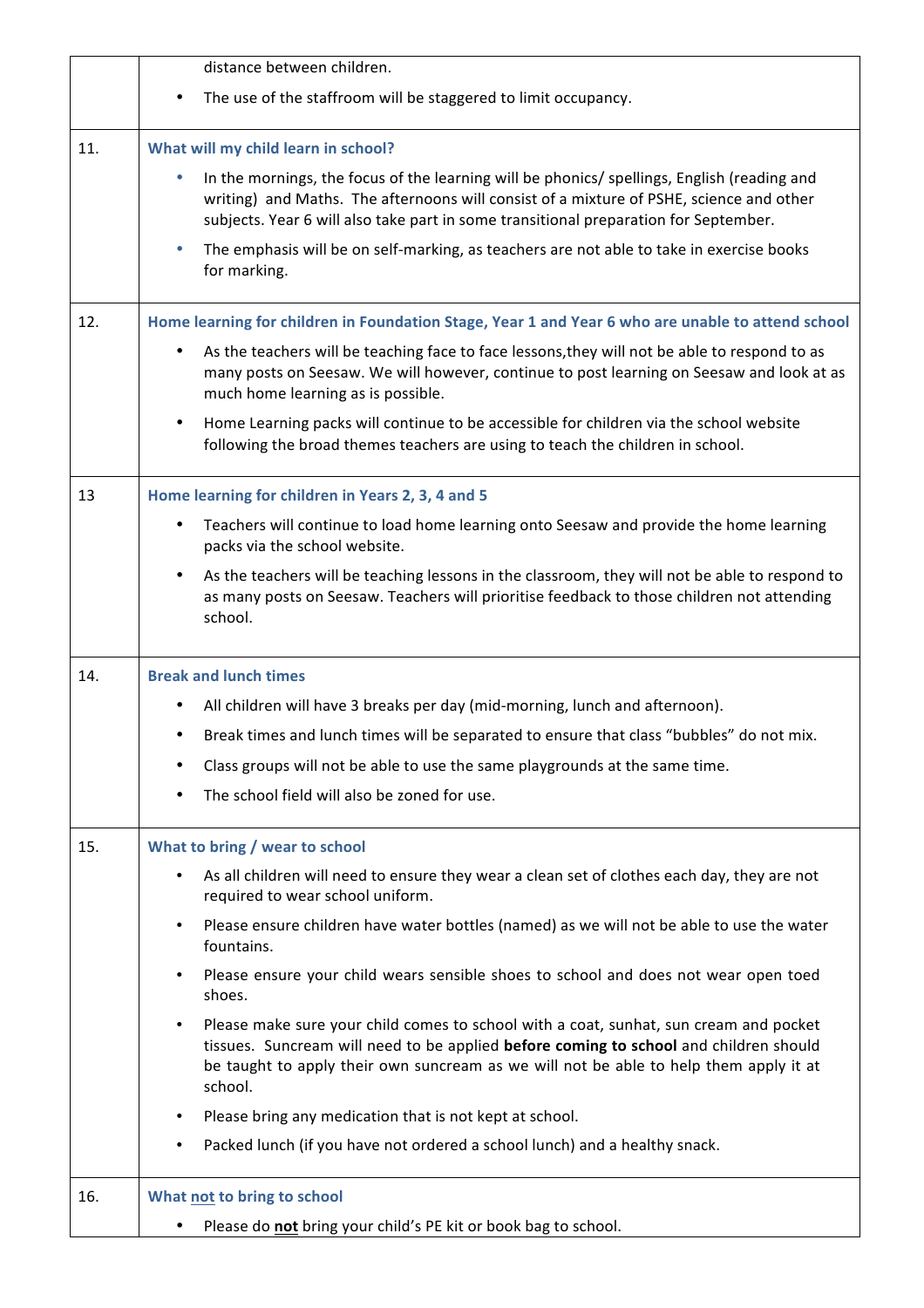|     | All resources will be provided in school. We will issue children their own stationery to<br>$\bullet$<br>prevent the sharing of equipment where possible.                                                                                                                                                  |
|-----|------------------------------------------------------------------------------------------------------------------------------------------------------------------------------------------------------------------------------------------------------------------------------------------------------------|
|     | Children will not be bringing anything home with them.<br>$\bullet$                                                                                                                                                                                                                                        |
| 17. | <b>Lunches</b>                                                                                                                                                                                                                                                                                             |
|     | If you child requires a school packed lunch, you will need to order your this in advance.<br>$\bullet$                                                                                                                                                                                                     |
|     | Please find attached our Packed Lunch Menu and Order Form.<br>$\bullet$                                                                                                                                                                                                                                    |
|     | Please email your Packed Lunch Order Form to Alice by the previous Thursday of each<br>$\bullet$<br>week loddiswell@southhamsfederation.org.uk                                                                                                                                                             |
|     | To ensure class groups are kept apart as much as possible. The packed lunches will be<br>$\bullet$<br>brought to classrooms.                                                                                                                                                                               |
| 18. | <b>Drinks and Snacks</b>                                                                                                                                                                                                                                                                                   |
|     | Please ensure your child brings a named water bottle to school each day.<br>$\bullet$                                                                                                                                                                                                                      |
|     | The water fountains around school will not be available for use.<br>$\bullet$                                                                                                                                                                                                                              |
|     | Your child will be able to refill their water bottles in class.<br>$\bullet$                                                                                                                                                                                                                               |
|     | Please pack a healthy mid-morning snack (fruit or cheese) for your child.<br>٠                                                                                                                                                                                                                             |
|     | We continue to be a nut-free school so please adhere to these rules<br>$\bullet$                                                                                                                                                                                                                           |
| 19. | <b>Behaviour in school</b>                                                                                                                                                                                                                                                                                 |
|     | In light of the need for children to behave differently when they return to school, new systems have<br>been put in place and we have had to make changes to our behaviour policy. Please read the<br>attached behaviour policy and talk through the changes with your child/ children before they return. |
| 20. | <b>Hygiene in school</b>                                                                                                                                                                                                                                                                                   |
|     | We will ensure all adults and children:                                                                                                                                                                                                                                                                    |
|     | Wash their hands/ use hand sanitiser on arrival and departure.<br>$\bullet$                                                                                                                                                                                                                                |
|     | Frequently wash their hands with soap and water for 20 seconds and dry thoroughly.<br>٠                                                                                                                                                                                                                    |
|     | Are encouraged not to touch their mouth, eyes and nose.<br>$\bullet$                                                                                                                                                                                                                                       |
|     | Use a tissue or elbow to cough or sneeze and use bins for tissue waste ('catch it, bin it,<br>$\bullet$<br>kill it').                                                                                                                                                                                      |
|     | We will also:                                                                                                                                                                                                                                                                                              |
|     | Ensure help is available for children who have trouble cleaning their hands<br>$\bullet$<br>independently.                                                                                                                                                                                                 |
|     | Consider how to encourage young children to learn and practise these habits through<br>$\bullet$<br>games, songs and repetition.                                                                                                                                                                           |
|     | Ensure that bins for tissues are emptied throughout the day.<br>٠                                                                                                                                                                                                                                          |
|     | Where possible, all spaces will be well-ventilated using natural ventilation (opening<br>$\bullet$<br>windows).                                                                                                                                                                                            |
|     | Prop doors open, where safe to do so (bearing in mind fire safety and safeguarding), to<br>$\bullet$<br>limit use of door handles and aid ventilation.                                                                                                                                                     |
| 21. | <b>Hygiene at home</b>                                                                                                                                                                                                                                                                                     |